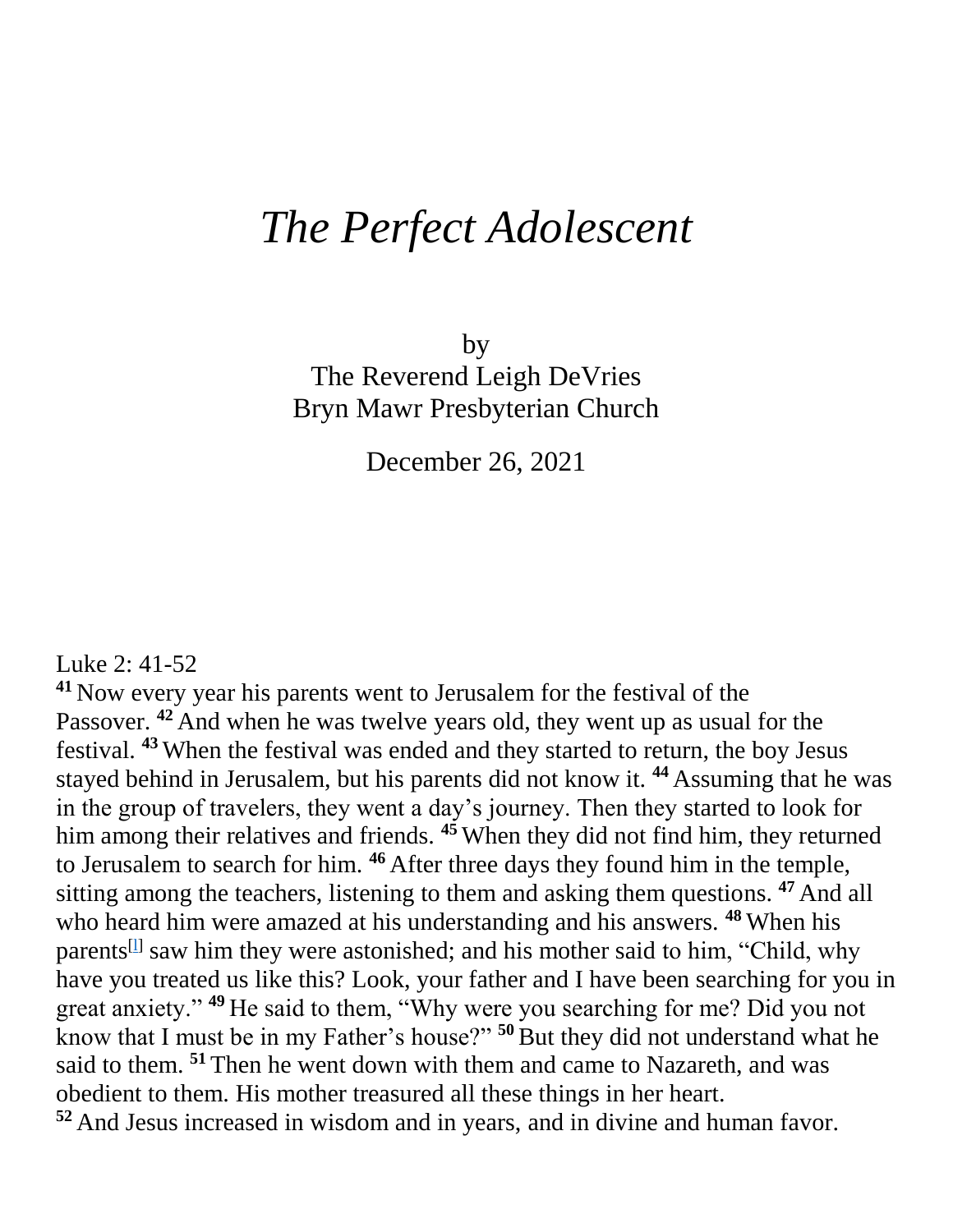I don't know for sure, but I bet for the parents in the room hearing that story, your blood pressure might have just gone up a little bit.

This passage from Luke is the solitary story of Jesus' youth in the Christian Bible.

And what is that one story we get? Jesus being the quintessential adolescent. He pushes boundaries, retreats from his earthly family, takes risks, tests limits, and focuses so entirely on himself, ignoring the inconvenience he's caused. It's a primary task of adolescence, withdrawing from our families and learning to define ourselves as our own person.

Jesus doesn't quite disobey his parents, but he's definitely being a little sketchy. Not breaking the rules per se, maybe just bending them a bit.

We learn from this passage that Mary and Joseph led a faithful Jewish family, going to the temple in Jerusalem for Passover. They would have traveled as more than just a nuclear family, likely in a caravan of extended family and friends. And just like Kevin's parents from Home Alone, Mary and Joseph didn't realize their son wasn't in the mass of people traveling as a group. And by that forgetfulness and trust that their son would do as told, they left him behind.

Imagine their panic.

Your son, the one who an angel came to foretell, to name; this kid who the magi and shepherds years before traveled to see; this boy who at his circumcision had been prophesied over—you lost him. This being you know *will* become the Messiah, who has been entrusted to your care by God, that kid, you can't find him.

I have a niece who is 13. And while she is absolutely brilliant, self-reliant and resourceful, I, along with my family, would be terrified if we had somehow lost track of her for three days. There would be tears, calls to authorities, prayers, the frantic retracing of steps, everything. And while that's for 2021, I can't imagine it would've been "no big deal" for parents to have lost their 12-year-old in the first century in a big city, away from home.

Joseph and Mary anxiously search for three days, a not inconsequential number for us Christians. And then, by the actual grace of God, they stumble on Jesus in the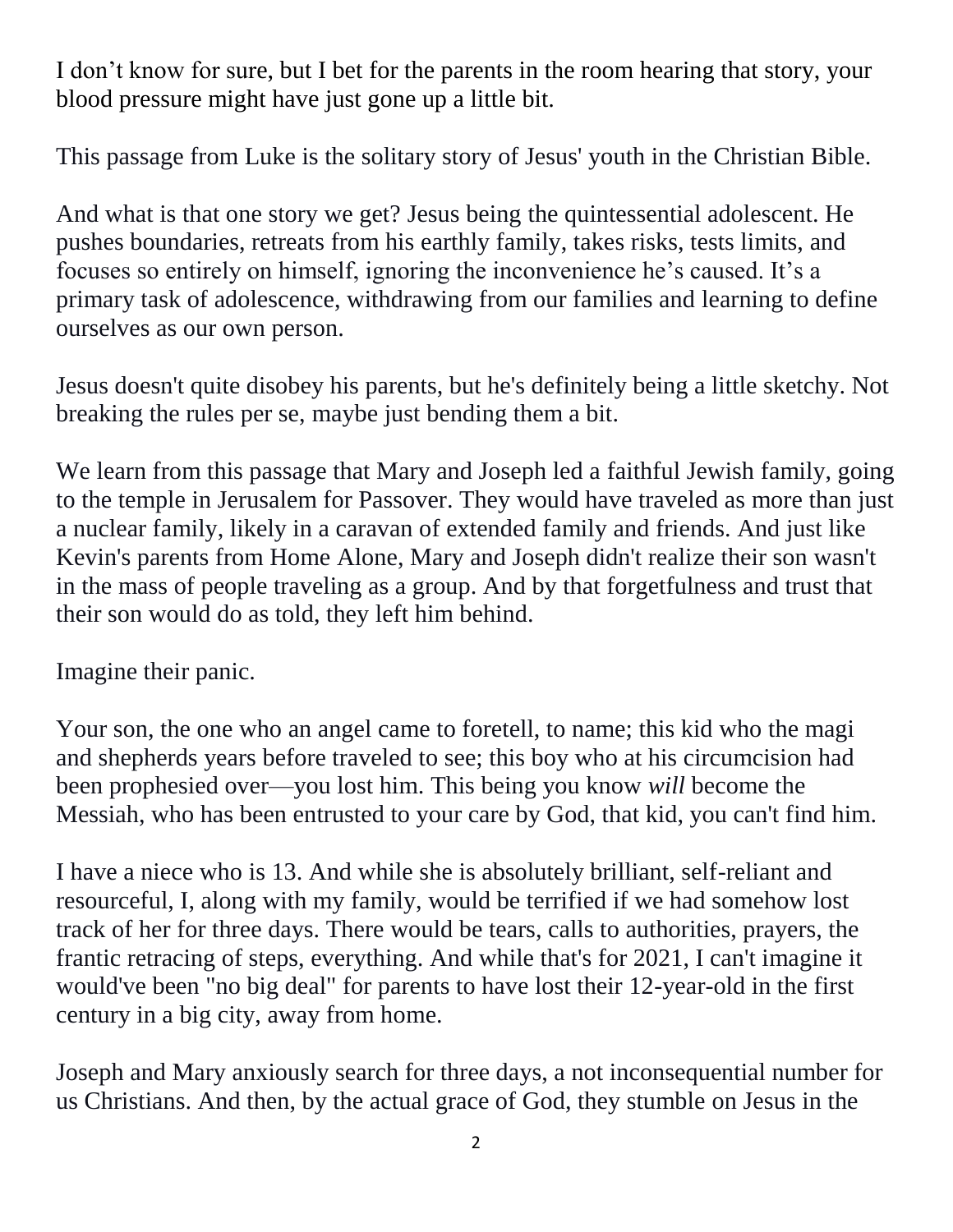temple, sitting among teachers, listening to them, and asking questions. The priests and rabbis look on in amazement at Jesus' answers and understanding of the Law. And then, up walk Mary and Joseph, steaming I imagine. They walk up, and Mary says to Jesus, "Child, why have you treated us like this?! Your Father and I have been looking for you in great anxiety!"

If she's anything like my mother, she had some choice words in her head for this "son of God." Perhaps questioning how this supposed embodiment of God in the flesh could be so ridiculously inconsiderate and disrespectful.

We get Jesus' response, but the writer doesn't tell us a thing about his tone, so it's up to us to interpret the level of sincerity or, eh-ehm, potential sass in his words.

Option 1) Jesus chose to stay in the temple. He assumed his parents knew where he was. Really. [said sincerely]

 "Why were you searching for me? Didn't you know that I must be in my Father's house?"

Option 2) Jesus lost track of time, was really enjoying himself *for three days. So* he just stayed, assuming his parents knew that they would easily figure out where he was. They would naturally think Jesus would be in his Father's house. [said curiously]

 "Why were you searching for me? Didn't you know that I must be in my Father's house?"

Or, Option 3) Jesus knew that his parents were freaking out. And he chose to stay in the temple and learn and discuss and understand in full knowledge of his parent's anxiety because, well, he wanted to. And could they really be mad about him learning in the temple?! He *was* the son of God, so… ? [said sassily]

 "Why were you searching for me? Didn't you know that I must be in my Father's house?"

As a youth pastor who knows a lot of 12-year-olds, you can probably guess which interpretation I lean toward. I find it very difficult not to interpret Jesus' response to Mary's admonishment as a slippery way to try and get out of trouble. "Didn't you know I would be in my father's house?"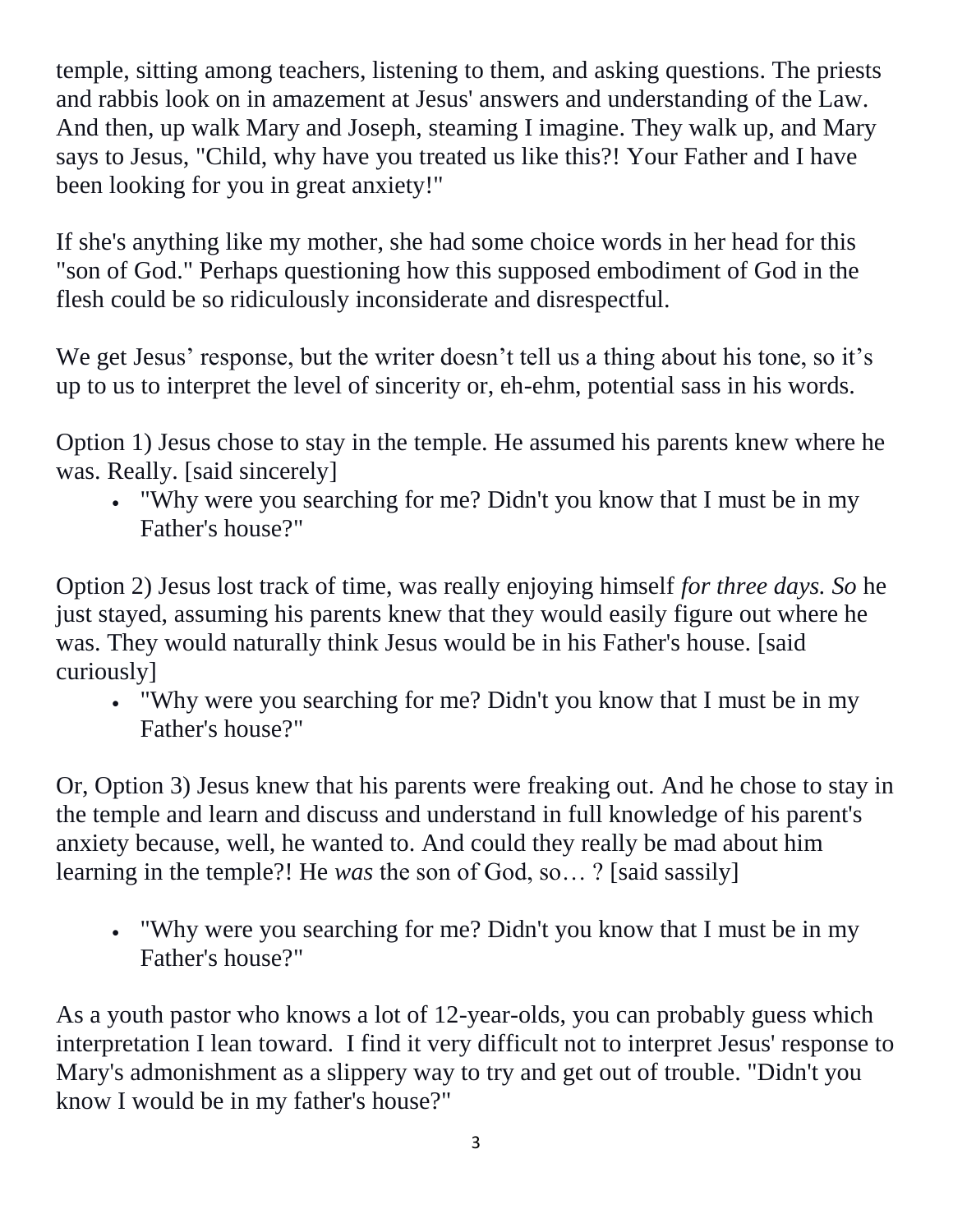The scripture then reads, 'but they (meaning Mary and Joseph) did not understand what he said to them.' If I were Jesus' parent in this scenario, you can sure bet that I "wouldn't understand what he said!" Parents don't get a satisfying end to this vignette. Still, I imagine Jesus got in no small amount of trouble for this little impromptu solo retreat in Jerusalem.

It's easy for me to read this story as Jesus being a punk tween, using his status in his family as the Messiah to get out of the consequences.

Do you remember being 12? It was rough, real uncomfortable for me. Your body changes, doing all these new weird things. Sometimes it just hurts with pain from your limbs actually growing. Your skin gets messed up, and you start to focus way more on what your peers think about you than what your parents think. Clothes fit one day and don't fit the next. At 12, you're in between, in this strange liminal space of neither here nor there, neither child nor adult. It is in a word, awkward.

My parents decided to home school us for middle school. They thought it was when kids got mean, so we should stay home. My Dad was in charge of physical education. His syllabus? He told me to run for thirty minutes five days a week. That was my PE. He had just gotten into marathoning and, for some misguided reason, thought I would enjoy it like he did. And also that running for thirty minutes a day would be an engaging way for a 12-year-old to move their body. [beat]

I hated running. I have never been sporty spice. I would get bored, tired, frustrated. I still have no idea why my Dad thought that his youngest and most contrary child would actually follow his instructions if left unsupervised. Before my "runs," I would stuff a book up my shirt. I would jog until my Dad couldn't see me and then go to the woods near our house, climb a tree and read.

That was my 12-year-old defiance, or well, one of them.

In my twenties, though, I felt like I had to prove something, that I could run, that I could do halves and full marathons. Just because I refused as a tween didn't mean I couldn't do it. And, looking back now, I wanted to prove I *could* do what my Dad did.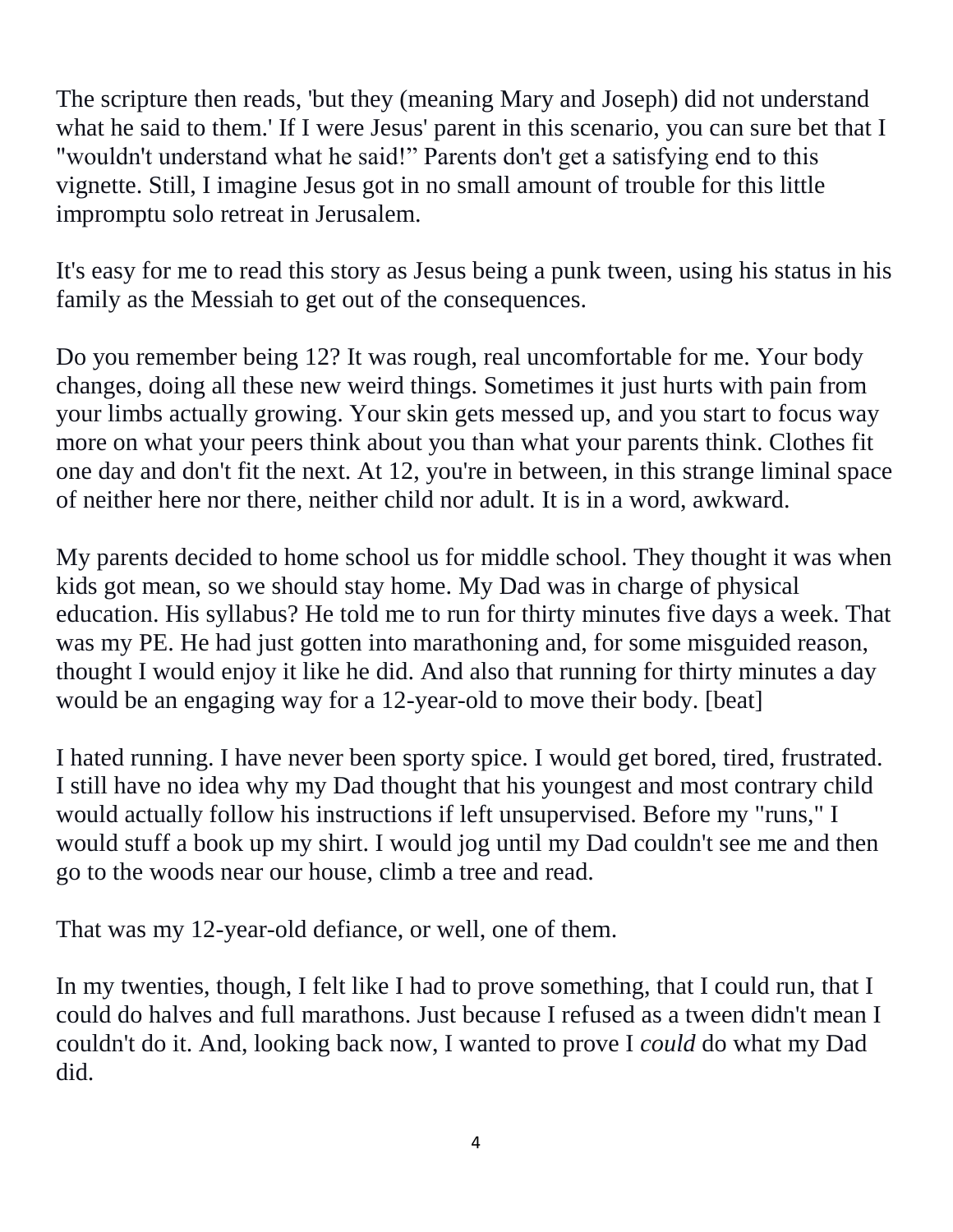So, with the confidence of a 12-year-old in a twenty-something's body, I trained for a half marathon. I ran it, dragging my college friends into it with me. I didn't love it, but I did it. I ran a few halves. Then, when I was 24, I decided I wanted to prove that I could do a full marathon, 26.2 miles. If my Dad could do it, so could I. I trained for six months.

And then the day of the race came. It snowed the night before. And they canceled the race.

They canceled it.

Never one to give up easily, particularly if I was proving something to my Dad (ehhem, me), I decided to run the Leigh DeVries marathon by myself. There was a loop in Nashville by my YMCA. It was a bit over 6.5 miles long. I figured I could run 4 loops, grab water refills and carb up every six miles at my Y, using the bathroom their as needed.

So, I ran a full marathon by myself.

I look back on myself as that teenager, later as that twenty-something, and I see a girl dramatically vacillating between being the girl she thought her parents wanted her to be and desperately trying to figure out who she wanted to be.

A central task of adolescence is rejecting the familial voices who have told you who you should be, listening for the voice inside telling you who God created you to be. Of course, once we hit adolescence, there are plenty more voices willing to jump in to tell you who to be. Instead of being the person your parents want you to be, you try to become who you think your friends want you to be, who your culture tells you to be. Consequently, I would argue that letting go of those earthly voices who tell you who and what to be might actually be a central task of existence.

At 12, I already knew there was a version of myself that my Dad wanted me to be. And, I just never thought I could be *her*, so at that point, I refused to try. Then at 20, I thought I *could* be her if I just *really* tried, so I did. At 24, I ran that marathon. I finally did what I thought my Dad would be proud of – and you know what's wild? I'm lucky enough to have a dad who loved me every bit as much before I ran that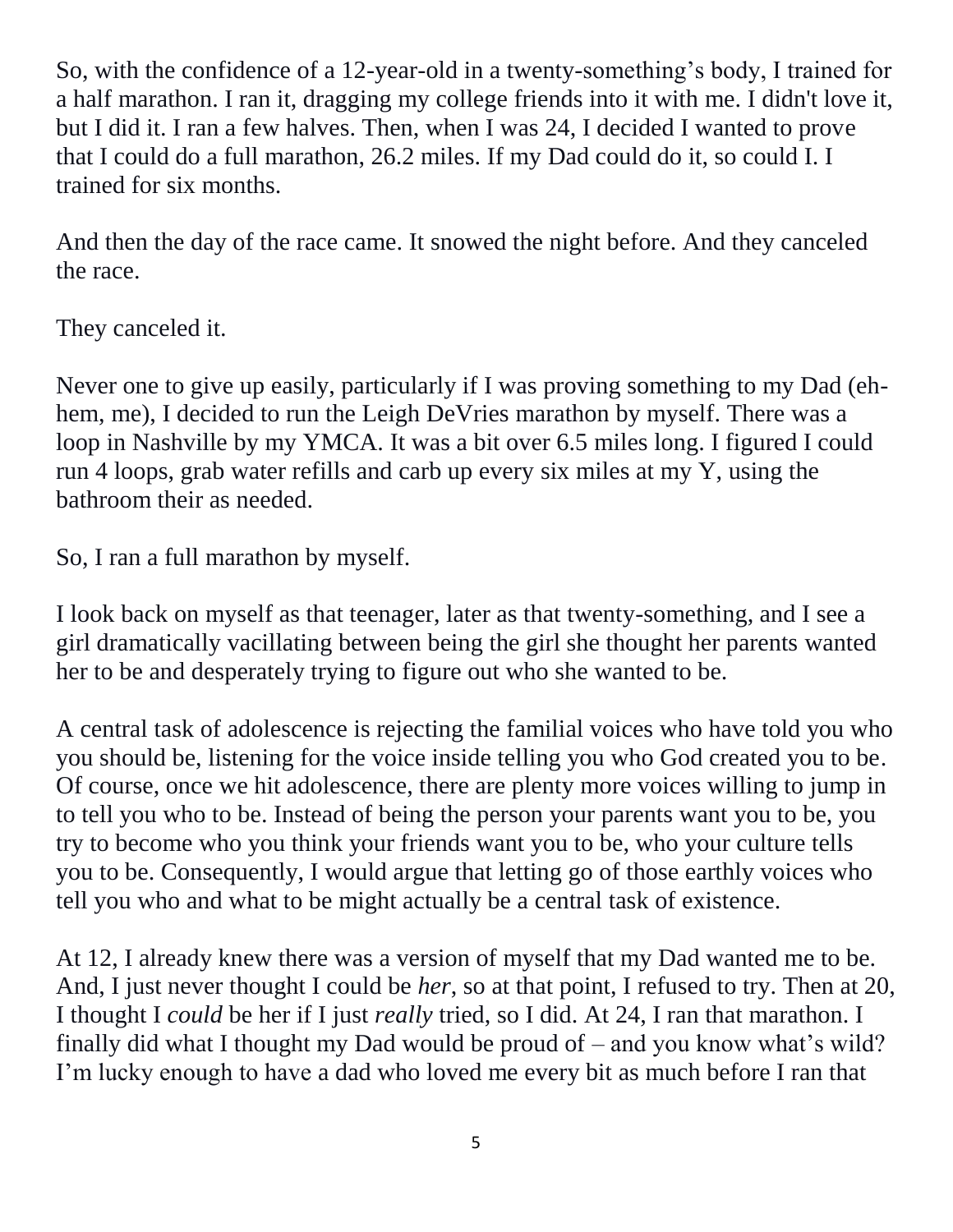marathon as after. And, my dad loves me *now*. I worked so hard to try and earn something it turned out I already had.

I spent months, years really, learning distance running to prove to my dad and the world that I could be the person he wanted me to be, but in the end, it didn't actually change who I truly am, the person my dad already loved even if he didn't know her yet.

Similarly, though hopefully less dramatically, we spend months getting ready for Christmas, finding the perfect gifts, the ideal decorations. And then December 25 comes, and we celebrate the birth of a precious baby and get gifts from friends and family and from Santa.

For me, it's easy to be a Christian at Christmas, for the few hours when the lights are soft, the music is lovely, and the food abundant. The difficulty is when Christmas ends. Christmas takes up just a few weeks of the year, before we put away the pretty Christmas decorations, preparing for the brunt of winter.

I suspect Jesus was pretty easy to love on the day of his birth, that adorable baby wrapped in swaddling clothes. But, with this story of Jesus in his teenage years, we see that, like many teenagers, he may have been less easy to love as he got older. Teenagers… delightfully so in my opinion, sometimes take a bit more work. The preciousness of childhood has worn off for the awkwardness of puberty. They smell, they can be moody and disrespectful, and they ask all kinds of uncomfortable questions. They make mistakes and take unnecessary risks and stress everyone out.

And yet, while teenagers may take more effort to love in some ways, they also, in my opinion, ask the *best* questions: "Why were you searching for me? Didn't you know that I must be in my Father's house?"

At this moment, Jesus pulls away from his earthly family, no longer letting them define who he is. Instead, he discerns for himself what it means to be the Messiah.

Jesus did a better job than any of us putting aside the expectations set on him by his earthly family, by his culture, by the world. It was only by setting aside those expectations that Jesus could be the actual Emmanuel, God with us.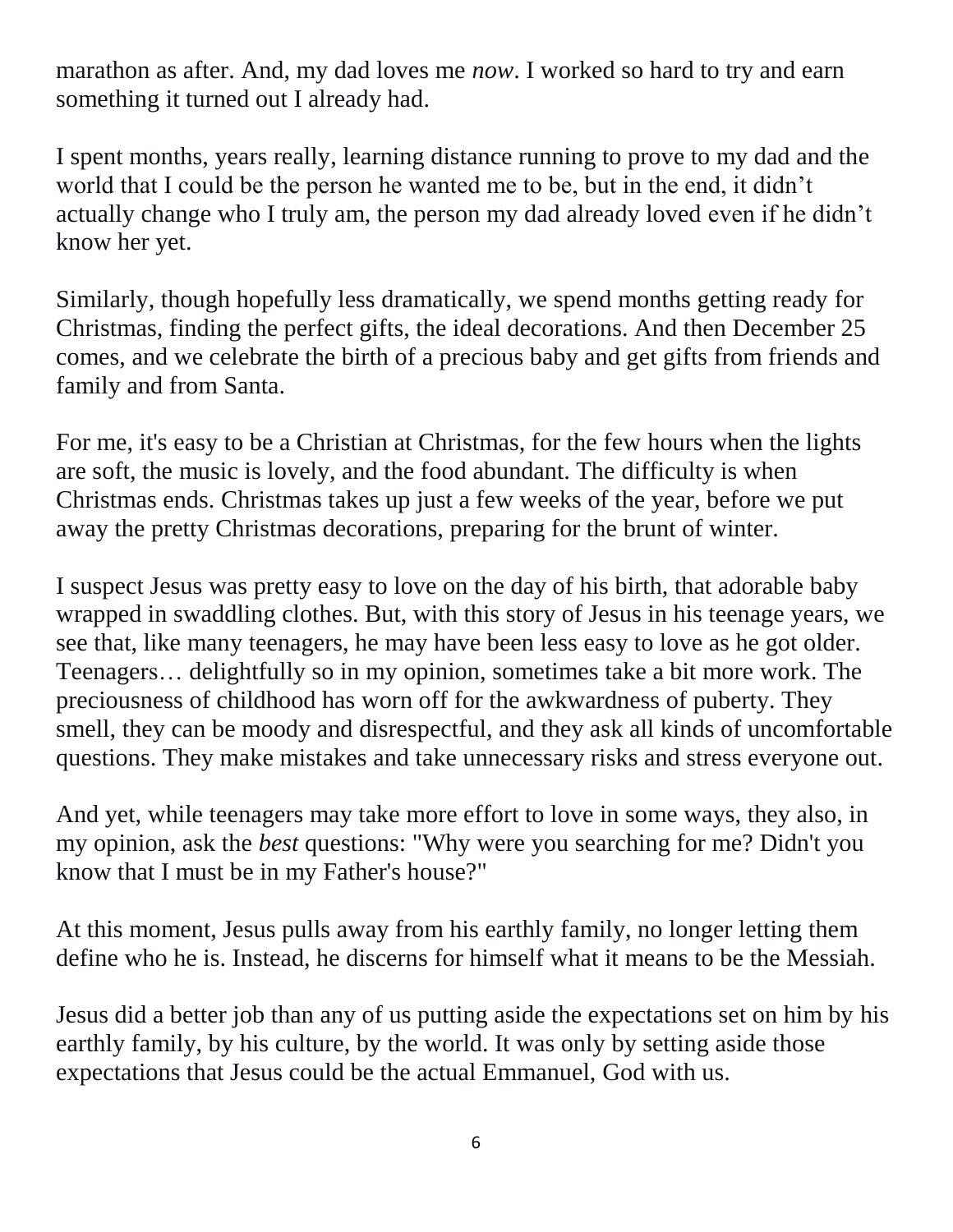Today is the first Sunday of Christmas, the second holiday season we've celebrated during this seeming unending pandemic. We've been longing for a holiday from mask-wearing, social distancing, and covid testing. We've been waiting for fun, for Christmas. And it's come, yet again… but not the way we wanted.

I crave a "regular Christmas," the simplicity of a *baby* Jesus, a precious savior, rocked to sleep on a silent night. I crave Santa, where you always know where you stand—naughty or nice. And if I'm nice, then I'll be worthy of gifts, of grace, of love.

And on this first Sunday of Christmas, instead of Santa, instead of a darling baby… we get a pubescent 12-year-old.

We get a young, impetuous, and frustrating know-it-all for a savior. A savior who looks at us and says, "why were you searching for me? Didn't you know that I must be here? That I must be here [point to self]? I must be Emmanuel, God with you," our bodies becoming "Father's house.

We look everywhere but at ourselves to try and find peace. If only the pandemic ended… if only we got into that one school… if only we got that one job… if only we were in a different relationship… if only we ran that marathon… then we'll be enough, then life would be good, then we'd be lovable. If only we could be who our families, our friends, our culture, expect us to be, then we'd be worthy.

By fulfilling the expectations we've taken on, we think that somehow we can avoid that annoying savior within us. That savior demanding we look in the mirror and see we already have everything we need to be the person God created us to be. And so does everyone else: from the newborn baby to the anxious parent to the friends and family who travel with us. And yes, even the sassy, independent teenager.

Christ asks, why do you keep trying to be who everyone else wants, rather than the glorious being I made you to be? Why do you tell others who they should be when I have already called them enough? Why do you search for me when you know exactly where I am?

As we search for meaning during the pandemic that just won't end, may we remember, obnoxiously enough, that it is in God, in the call of Love, that we find